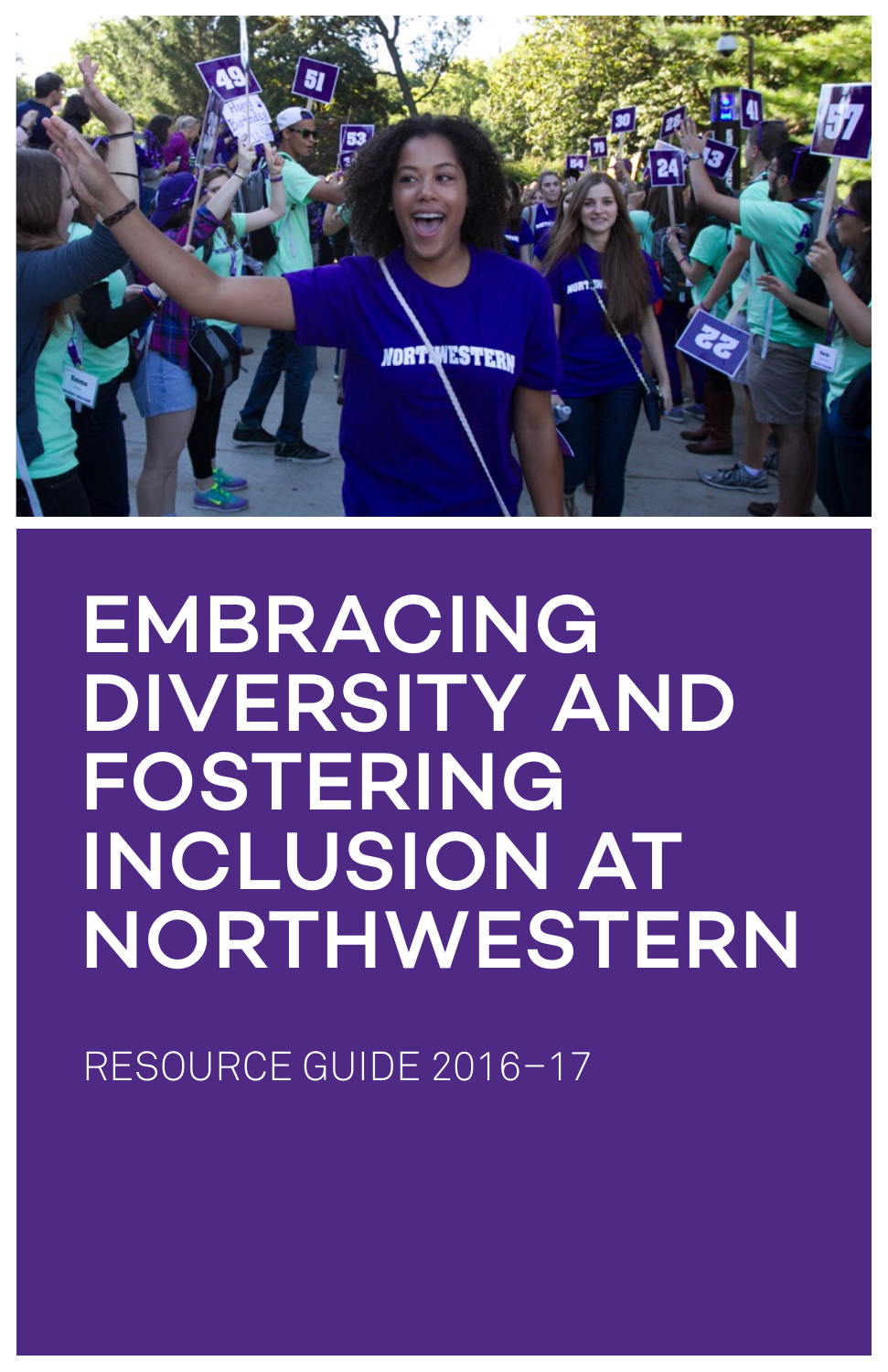

**Northwestern University is committed to ensuring a diverse, equitable, and inclusive campus for all community members, including students, faculty, staff, and alumni.** 

**Various offices and units across the University help support this work.**

### **ACCESSIBLENU**

<northwestern.edu/accessiblenu> 847-467-5530 AccessibleNU serves, supports, and empowers students with disabilities by ensuring equal access to academic programming and all other facets of University life.

## **CAMPUS INCLUSION AND COMMUNITY**

# <northwestern.edu/inclusion>

847-467-3485 CIC works collaboratively with the University community to cultivate inclusive learning environments through the intentional engagement with differences.

# **COUNSELING AND PSYCHOLOGICAL SERVICES**

#### <northwestern.edu/counseling> 847-491-2151

CAPS is Northwestern's primary mental health service for students, providing clinical services and educational workshops on both the Evanston and Chicago campuses.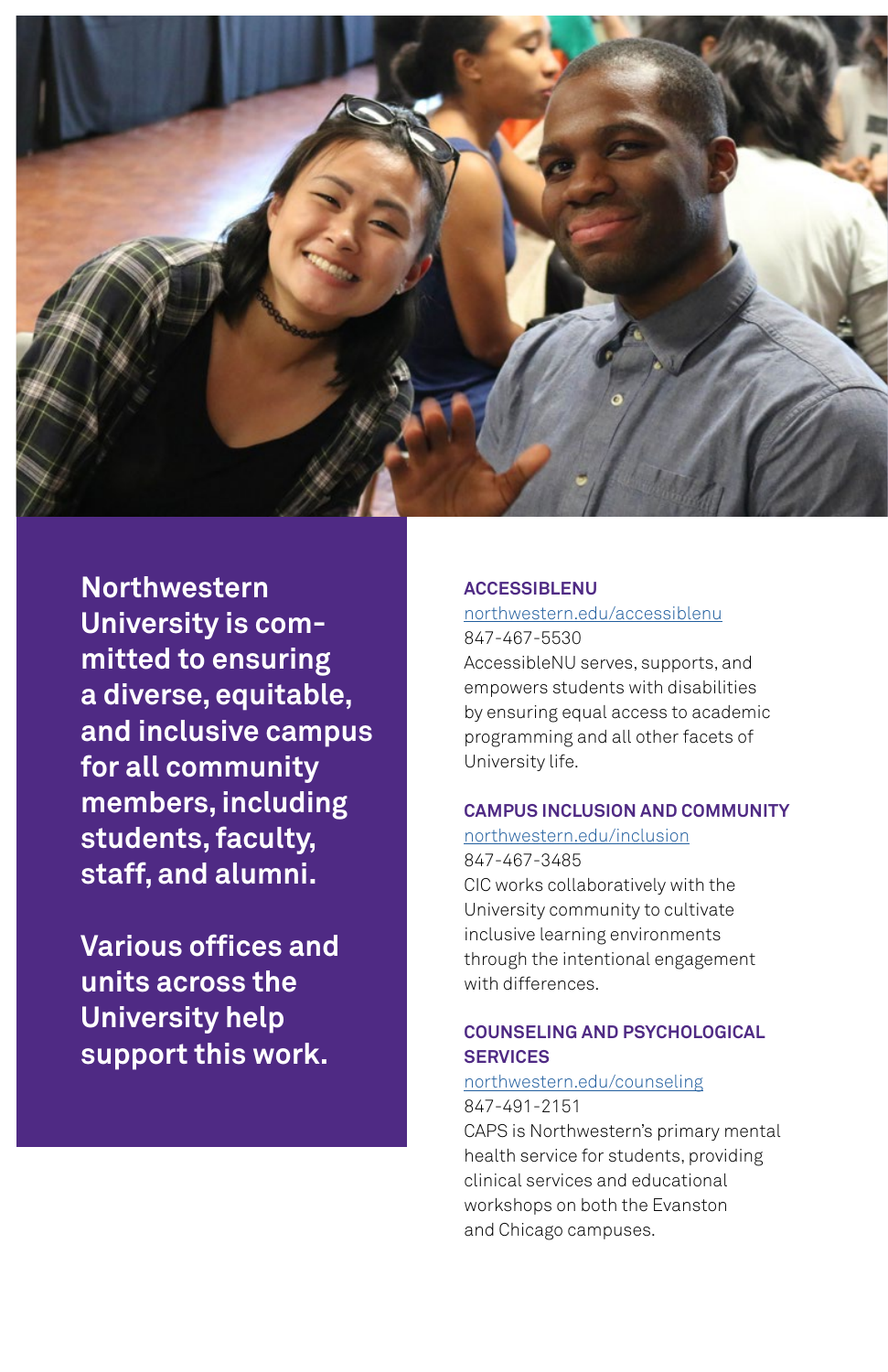

# **FEINBERG SCHOOL OF MEDICINE OFFICE OF DIVERSITY AND INCLUSION\***

<feinberg.northwestern.edu/diversity> 312-503-4473

The office embraces the diversity of the Feinberg School's faculty, workforce, and trainees, striving to create a medical campus environment of belonging and respect for all.

#### **GENDER AND SEXUALITY RESOURCE CENTER**

[northwestern.edu/msa/about-msa](northwestern.edu/msa/about-msa
/spaces) [/spaces](northwestern.edu/msa/about-msa
/spaces) 847-467-0556

The center works to provide a safe space and act as a hub for organizations, resources, services, and programs of interest to the LGBT and allied community.

# **THE GRADUATE SCHOOL OFFICE OF DIVERSITY AND INCLUSION**

<tgs.northwestern.edu/diversity> 847-491-5279

The office promotes diversity in the Graduate School's student population by helping recruit a diverse student body and providing support services to its students.

# **INTERNATIONAL OFFICE**

#### <northwestern.edu/international> 847-491-5613

The office provides advising services and supportive programs to Northwestern's international students and scholars.

# **KELLOGG SCHOOL OF MANAGEMENT OFFICE OF DIVERSITY AND INCLUSION\***

#### [kellogg.northwestern.edu/about](kellogg.northwestern.edu/about
/diversity-inclusion) [/diversity-inclusion](kellogg.northwestern.edu/about
/diversity-inclusion)

847-467-3424

The office ensures that diversity and inclusion are integrated into Kellogg's business practices for faculty, students, and administrators.

#### **MULTICULTURAL STUDENT AFFAIRS**

#### <northwestern.edu/msa>

847-467-6200 MSA enriches the cultural experience at Northwestern through leadership and educational programming, provides opportunities for community engagement and identity expression, and assists students in navigating the University.

\*While all offices and units listed provide assistance to students, these offices also support faculty and staff.